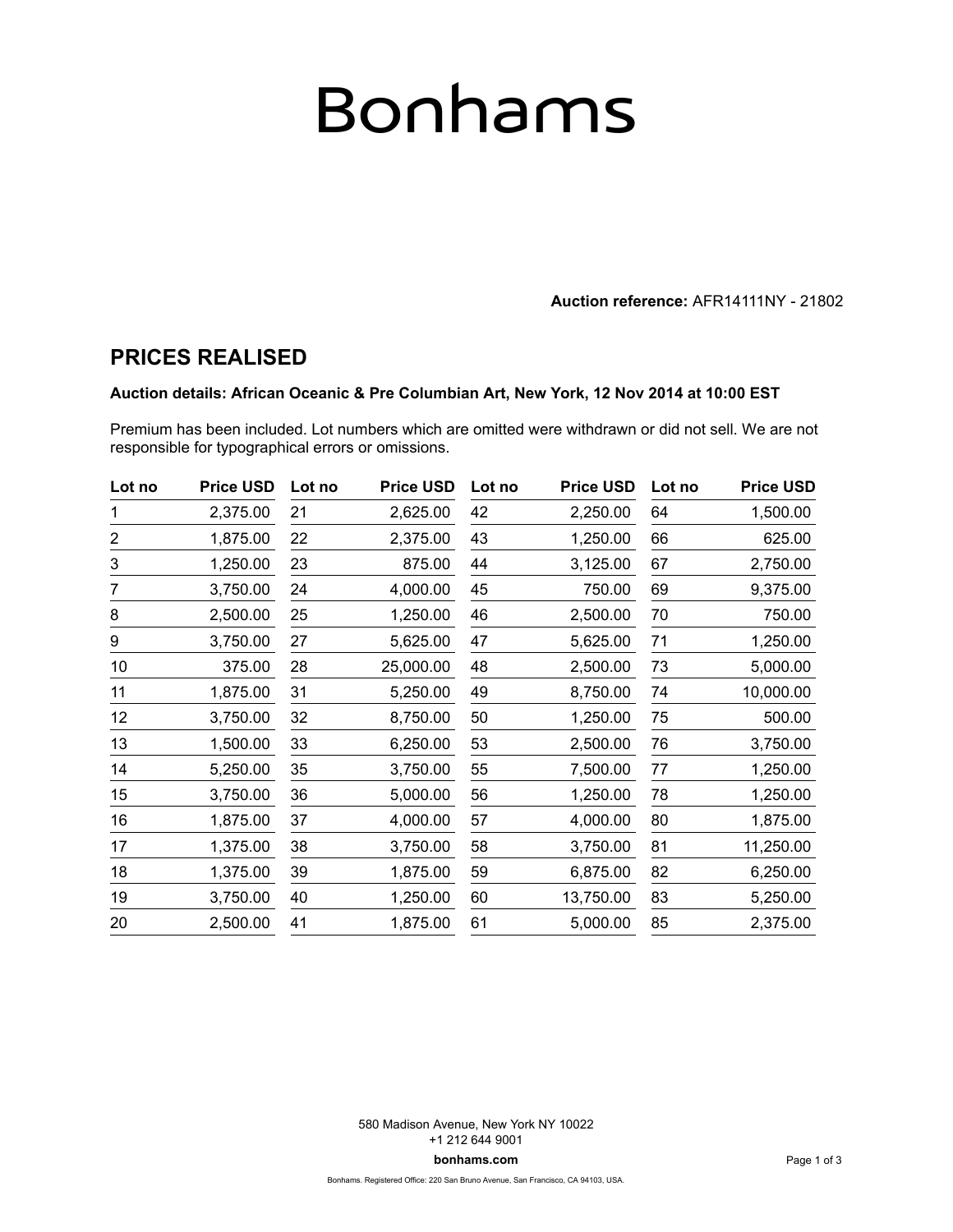| Lot no | <b>Price USD</b> | Lot no | <b>Price USD</b> | Lot no | <b>Price USD</b> | Lot no | <b>Price USD</b> |
|--------|------------------|--------|------------------|--------|------------------|--------|------------------|
| 86     | 4,750.00         | 130    | 1,000.00         | 194    | 17,500.00        | 242    | 4,750.00         |
| 87     | 1,250.00         | 131    | 625.00           | 195    | 8,125.00         | 243    | 4,375.00         |
| 88     | 1,250.00         | 132    | 437.50           | 196    | 1,750.00         | 245    | 6,875.00         |
| 89     | 6,250.00         | 135    | 11,875.00        | 197    | 1,875.00         | 246    | 2,500.00         |
| 90     | 10,625.00        | 137    | 1,625.00         | 198    | 4,375.00         | 247    | 3,750.00         |
| 91     | 6,250.00         | 140    | 6,000.00         | 199    | 2,500.00         | 249    | 1,250.00         |
| 92     | 13,750.00        | 143    | 6,250.00         | 200    | 1,250.00         | 251    | 15,000.00        |
| 93     | 6,250.00         | 144    | 8,750.00         | 201    | 2,750.00         | 252    | 22,500.00        |
| 95     | 2,500.00         | 146    | 10,000.00        | 205    | 2,500.00         | 253    | 10,000.00        |
| 96     | 4,750.00         | 147    | 8,750.00         | 206    | 3,125.00         | 254    | 7,500.00         |
| 97     | 8,125.00         | 148    | 10,000.00        | 210    | 1,000.00         | 255    | 20,000.00        |
| 98     | 1,250.00         | 149    | 3,750.00         | 212    | 9,375.00         | 256    | 5,000.00         |
| 99     | 2,500.00         | 150    | 8,750.00         | 214    | 3,500.00         | 258    | 2,750.00         |
| 100    | 4,750.00         | 153    | 3,750.00         | 215    | 8,125.00         | 264    | 750.00           |
| 101    | 2,125.00         | 154    | 10,000.00        | 220    | 7,500.00         | 265    | 375.00           |
| 102    | 1,250.00         | 156    | 21,250.00        | 221    | 3,750.00         | 266    | 525.00           |
| 103    | 2,125.00         | 157    | 2,500.00         | 222    | 6,250.00         | 272    | 1,125.00         |
| 104    | 5,000.00         | 160    | 5,625.00         | 223    | 3,125.00         | 275    | 2,250.00         |
| 105    | 2,500.00         | 161    | 3,750.00         | 224    | 9,375.00         | 277    | 1,375.00         |
| 106    | 6,875.00         | 162    | 4,750.00         | 226    | 12,500.00        | 281    | 2,593.75         |
| 107    | 1,250.00         | 163    | 2,500.00         | 228    | 12,500.00        | 283    | 2,250.00         |
| 109    | 2,000.00         | 164    | 2,750.00         | 229    | 4,000.00         | 286    | 18,750.00        |
| 110    | 2,500.00         | 165    | 2,500.00         | 232    | 4,750.00         | 291    | 1,000.00         |
| 111    | 2,500.00         | 174    | 1,000.00         | 233    | 2,750.00         | 292    | 2,000.00         |
| 112    | 3,750.00         | 175    | 687.50           | 234    | 2,000.00         | 296    | 3,500.00         |
| 114    | 1,250.00         | 176    | 2,500.00         | 235    | 6,250.00         | 297    | 6,875.00         |
| 117    | 2,750.00         | 177    | 3,750.00         | 236    | 8,750.00         | 299    | 20,000.00        |
| 120    | 1,250.00         | 186    | 4,000.00         | 237    | 3,125.00         | 300    | 6,250.00         |
| 121    | 1,062.50         | 189    | 47,500.00        | 238    | 2,750.00         | 301    | 22,500.00        |
| 126    | 625.00           | 190    | 52,500.00        | 239    | 2,500.00         | 302    | 7,500.00         |
| 128    | 4,000.00         | 192    | 68,750.00        | 240    | 9,375.00         | 305    | 3,750.00         |
| 129    | 3,125.00         | 193    | 50,000.00        | 241    | 1,875.00         | 307    | 4,750.00         |

## **PRICES REALISED**